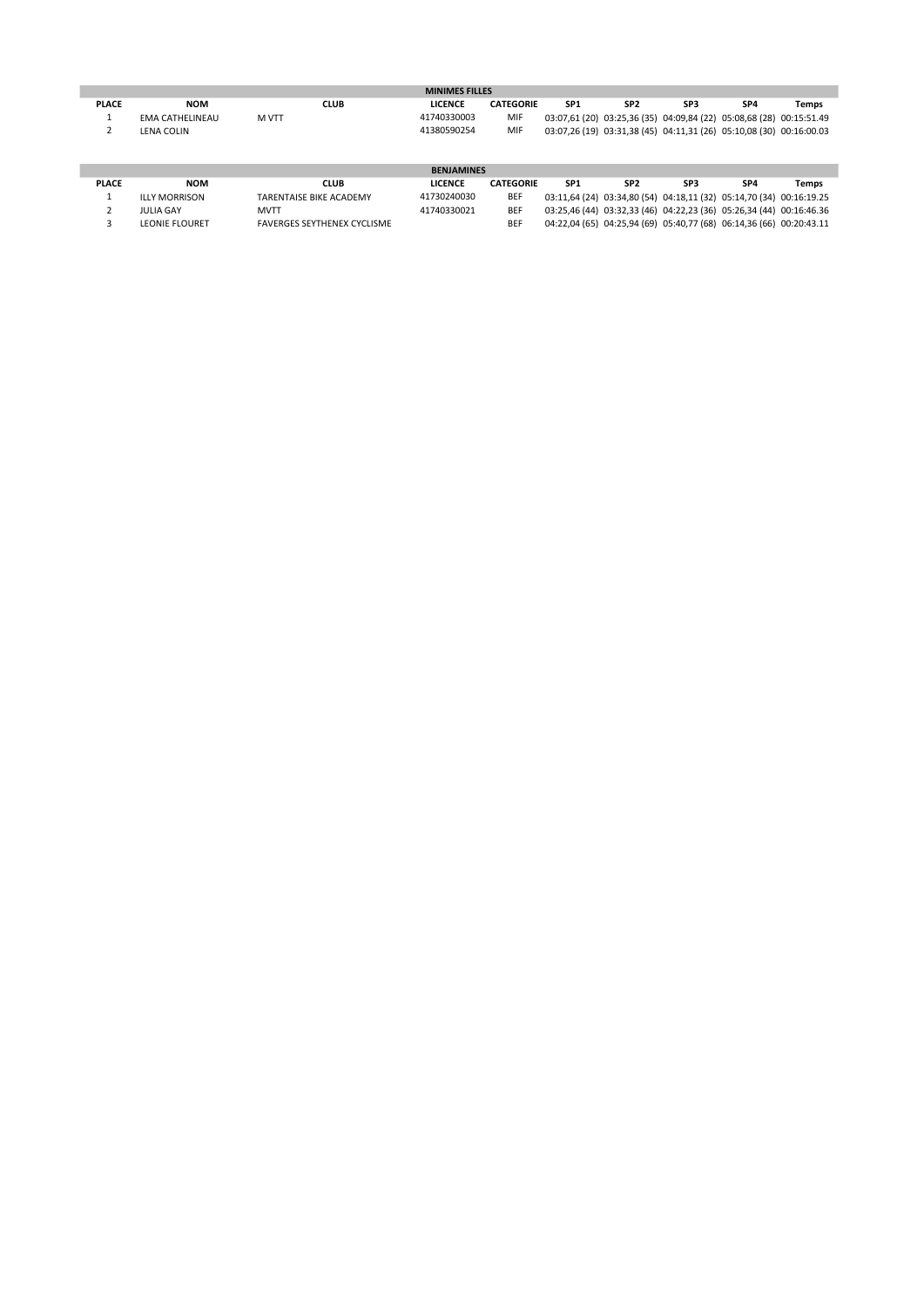| <b>PUPILLES GARCONS</b> |                          |                                    |                |                  |                              |                 |     |                                                                     |       |  |
|-------------------------|--------------------------|------------------------------------|----------------|------------------|------------------------------|-----------------|-----|---------------------------------------------------------------------|-------|--|
| <b>PLACE</b>            | <b>NOM</b>               | <b>CLUB</b>                        | <b>LICENCE</b> | <b>CATEGORIE</b> | SP <sub>1</sub>              | SP <sub>2</sub> | SP3 | SP4                                                                 | Temps |  |
|                         | <b>BENJAMIN WILLIAMS</b> | C2S - SEYSSINS-SEYSSINET           | 41380720619    | <b>PUM</b>       | 03:17,45 (33) 01:38,78 (5)   |                 |     | 04:23,30 (37) 05:14,56 (33) 00:14:34.09                             |       |  |
|                         | LUBIN GODIN              | <b>VC LES GETS</b>                 | 41740960176    | <b>PUM</b>       | 03:18,90 (39) 01:35,57 (2)   |                 |     | 04:23,79 (38) 05:17,30 (37) 00:14:35.56                             |       |  |
| 3                       | <b>LENY CHARRIERE</b>    | <b>ANNECY BMX CLUB</b>             | 41743120564    | <b>PUM</b>       | 03:16,76 (31) 01:34,47 (1)   |                 |     | 04:29,76 (42) 05:19,40 (38) 00:14:40.39                             |       |  |
| 4                       | <b>ENZO BIGONI</b>       | <b>ANNECY BMX CLUB</b>             | 41743120520    | <b>PUM</b>       | $03:28,18(46)$ $01:36,63(3)$ |                 |     | 04:26,26 (40) 05:28,28 (46) 00:14:59.35                             |       |  |
| 5                       | <b>GABRIEL DUCRET</b>    | M VTT                              | 41740330006    | <b>PUM</b>       | 03:32,60 (48) 01:38,65 (4)   |                 |     | 04:33,39 (45) 05:20,20 (39) 00:15:04.84                             |       |  |
| 6                       | PAUL DANTHON             | PLANETE RIDE                       |                | PUM              | 03:43,48 (54) 01:42,14 (8)   |                 |     | 04:47,40 (54) 05:34,25 (50) 00:15:47.27                             |       |  |
|                         | SOAN GIOT                | M'VTT                              | 41740330026    | <b>PUM</b>       |                              |                 |     | 03:42,16 (53) 01:40,89 (7) 04:56,28 (58) 06:07,98 (63) 00:16:27.31  |       |  |
| 8                       | <b>HUGO EZINGEARD</b>    | <b>VOREPPE FOXES</b>               |                | <b>PUM</b>       |                              |                 |     | 03:52,38 (57) 01:49,79 (11) 05:01,85 (61) 05:48,34 (57) 00:16:32.36 |       |  |
| 9                       | SIMON MANO               | <b>VTT CHARTREUSE</b>              | 41381660308    | <b>PUM</b>       |                              |                 |     | 04:07,19 (63) 01:43,22 (9) 05:21,69 (64) 05:52,53 (60) 00:17:04.63  |       |  |
| 10                      | <b>TIMOTHEE FLOURET</b>  | <b>FAVERGES SEYTHENEX CYCLISME</b> |                | PUM              |                              |                 |     | 04:39,45 (67) 01:45,66 (10) 04:57,68 (60) 05:56,23 (61) 00:17:19.02 |       |  |
| 11                      | <b>NOLHAN GARIN</b>      | <b>ANNECY BMX</b>                  | 41743120460    | <b>PUM</b>       |                              |                 |     | 03:39,04 (52) 01:39,78 (6) 04:38,35 (48) 07:29,91 (71) 00:17:27.08  |       |  |
| 12                      | <b>OCTAVE RECORBET</b>   | <b>VTT CHARTREUSE</b>              | 41381660314    | <b>PUM</b>       |                              |                 |     | 04:07,20 (64) 01:50,11 (12) 05:25,20 (66) 06:05,41 (62) 00:17:27.92 |       |  |
| 13                      | <b>CORENTIN RIBEYRE</b>  | <b>VTT ARDBIKE</b>                 | 41262900438    | <b>PUM</b>       |                              |                 |     | 04:34,90 (66) 01:51,02 (13) 05:23,77 (65) 06:08,37 (64) 00:17:58.06 |       |  |
| 14                      | VICTOR DESJOUIS BRUFAU   | <b>BMX VTT DARDILLY</b>            | 41691120801    | PUM              |                              |                 |     | 04:40,64 (68) 02:12,37 (15) 06:04,31 (69) 07:08,35 (70) 00:20:05.67 |       |  |
| 15                      | <b>GABIN GERMAIN</b>     |                                    |                | <b>PUM</b>       |                              |                 |     | 04:41,34 (69) 02:10,89 (14) 06:13,82 (71) 07:06,99 (69) 00:20:13.04 |       |  |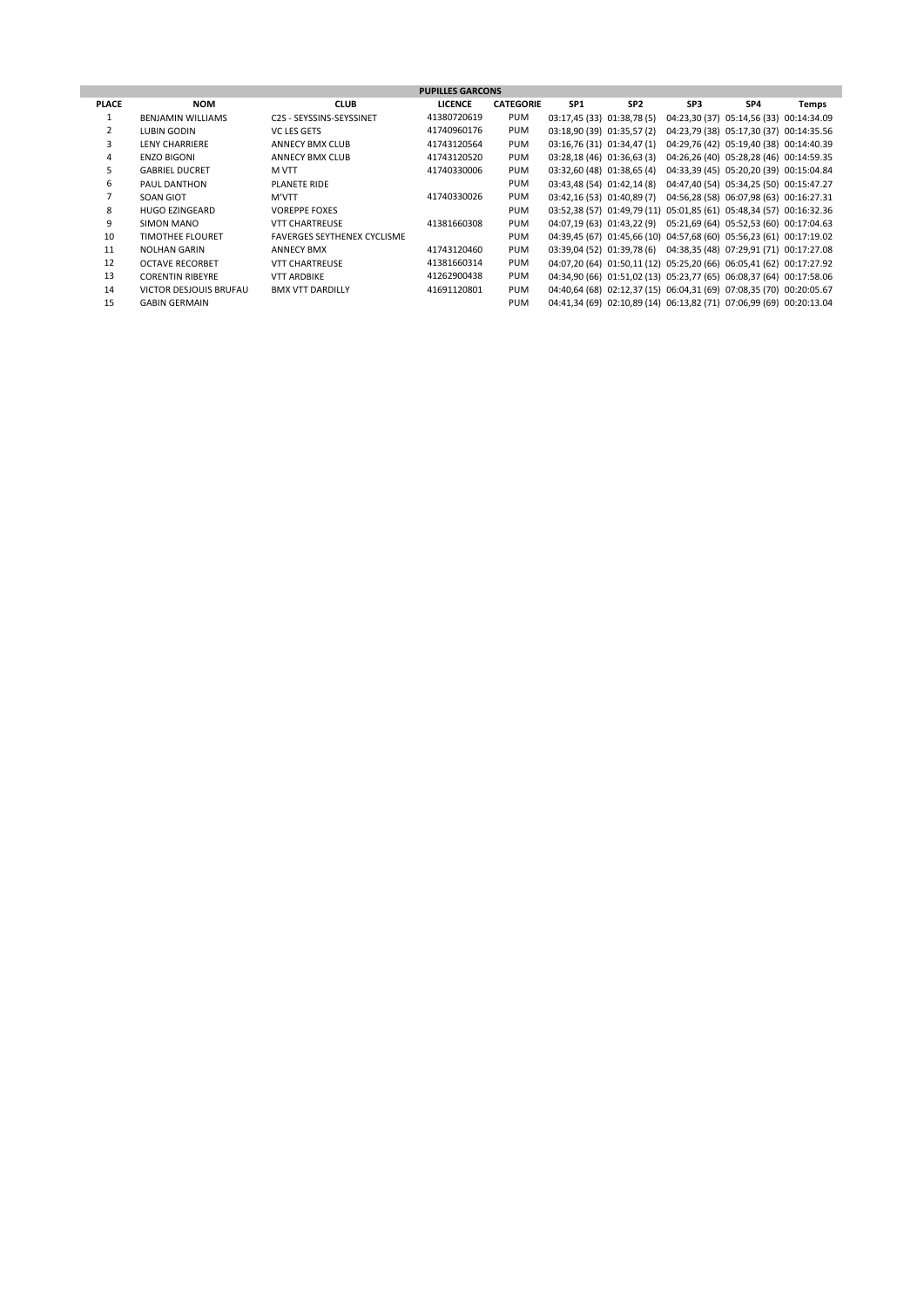| <b>PLACE</b> | <b>NOM</b>                     | <b>CLUB</b>                         | <b>LICENCE</b>   | <b>CATEGORIE</b> | SP <sub>1</sub> | SP <sub>2</sub>                          | SP <sub>3</sub> | SP4                                                                 | Temps       |
|--------------|--------------------------------|-------------------------------------|------------------|------------------|-----------------|------------------------------------------|-----------------|---------------------------------------------------------------------|-------------|
|              |                                |                                     | <b>BENJAMINS</b> |                  |                 |                                          |                 |                                                                     |             |
| 1            | <b>LEO GODIN</b>               | VC LES GETS                         | 41740960128      | BEM              | 02:51,44(2)     | 03:11,31 (19) 03:45,62 (2)               |                 | 04:33,50(1)                                                         | 00:14:21.87 |
| 2            | <b>JULES JANNIAUD</b>          | <b>MURVIEL VTT</b>                  |                  | <b>BEM</b>       | 02:55.39(4)     | 03:18,36 (25) 04:15,06 (28) 04:45,62 (6) |                 |                                                                     | 00:15:14.43 |
| 3            | <b>ROBIN KORN</b>              | <b>VERCORS VTT</b>                  | 41381550382      | BEM              |                 |                                          |                 | 03:02,14 (12) 03:19,17 (27) 03:55,38 (8) 04:59,19 (20) 00:15:15.88  |             |
| 4            | <b>ANTONIN PACCARD</b>         | <b>VTT ORGELET</b>                  | 42390350128      | <b>BEM</b>       |                 |                                          |                 | 03:05,55 (18) 03:28,15 (41) 04:00,57 (13) 04:47,51 (10) 00:15:21.78 |             |
| 5            | <b>BAZIL BRISON</b>            | GFR                                 |                  | <b>BEM</b>       |                 |                                          |                 | 03:13,84 (28) 03:25,84 (37) 04:02,15 (16) 04:54,91 (17) 00:15:36.74 |             |
| 6            | <b>HUGO BIGONI</b>             | ANNECY BMX CLUB                     | 41743120519      | BEM              |                 |                                          |                 | 03:13,14 (26) 03:32,93 (49) 04:11,06 (25) 05:01,57 (23) 00:15:58.70 |             |
| 7            | <b>VICTOR LAPEYRE</b>          | GRESIFREERIDE                       | 41380120091      | BEM              |                 |                                          |                 | 03:17,55 (35) 03:30,38 (44) 04:09,13 (21) 05:02,89 (25) 00:15:59.95 |             |
| 8            | ANGE BALESTRA                  | UNION CYCLISTE LE PUY EN VELAY UCPV | 41431560300      | <b>BEM</b>       |                 |                                          |                 | 03:14,06 (30) 03:24,59 (33) 04:07,76 (20) 05:15,48 (36) 00:16:01.89 |             |
| 9            | <b>CAMILLE ALRIC THOUVENIN</b> | <b>MVTT</b>                         | 41740160382      | BEM              |                 |                                          |                 | 03:05,04 (17) 03:22,06 (32) 04:37,07 (47) 05:00,20 (22) 00:16:04.37 |             |
| 10           | <b>NOAM THINARD</b>            | GRESIFREERIDE                       |                  | BEM              |                 |                                          |                 | 03:19,89 (40) 03:28,44 (42) 04:16,34 (29) 05:11,67 (32) 00:16:16.34 |             |
| 11           | <b>TIMOTE FAROUX</b>           | GRESIFREERIDE                       |                  | <b>BEM</b>       |                 |                                          |                 | 03:11,77 (25) 03:32,99 (50) 04:12,82 (27) 05:36,88 (52) 00:16:34.46 |             |
| 12           | <b>FLORIAN DUCRET</b>          | M VTT                               | 41740330005      | BEM              |                 |                                          |                 | 03:16,90 (32) 03:34,35 (52) 04:20,23 (34) 05:30,42 (47) 00:16:41.90 |             |
| 13           | <b>AUGUSTIN CREHALET</b>       | M VTT                               | 41740330024      | BEM              |                 |                                          |                 | 03:26,51 (45) 03:38,86 (58) 04:31,77 (43) 05:20,27 (40) 00:16:57.41 |             |
| 14           | <b>NAEL RONZE</b>              | GRESIFREERIDE                       |                  | BEM              |                 |                                          |                 | 03:24,96 (43) 03:41,91 (61) 04:25,76 (39) 05:33,60 (49) 00:17:06.23 |             |
| 15           | MATHIAS ANTOINE                | M VTT                               | 41740330023      | <b>BEM</b>       |                 |                                          |                 | 03:31,92 (47) 03:41,81 (60) 04:34,37 (46) 05:23,93 (41) 00:17:12.03 |             |
| 16           | <b>CLEMENT BONTAZ</b>          | M VTT                               | 41740330027      | BEM              |                 |                                          |                 | 03:36,75 (50) 03:39,15 (59) 04:45,60 (53) 05:40,64 (54) 00:17:42.14 |             |
| 17           | <b>MARTIN CLAUVEL</b>          | GRESIFREERIDE                       |                  | <b>BEM</b>       |                 |                                          |                 | 03:44,40 (55) 03:54,40 (66) 04:41,35 (52) 06:13,53 (65) 00:18:33.68 |             |
| 18           | SOREN ROUSSEAU                 | <b>UC VOIRON</b>                    | 41380030128      | BEM              |                 |                                          |                 | 04:03,62 (62) 03:51,87 (65) 04:56,36 (59) 05:46,41 (56) 00:18:38.26 |             |
| 19           | <b>HUGO LACHENAL</b>           |                                     |                  | <b>BEM</b>       |                 |                                          |                 | 03:57,37 (61) 04:03,78 (67) 05:08,11 (62) 05:51,90 (59) 00:19:01.16 |             |
| 20           | <b>TILIO PAGANON</b>           |                                     |                  | <b>BEM</b>       |                 |                                          |                 | 04:49,14 (70) 04:55,06 (71) 06:08,52 (70) 06:42,96 (68) 00:22:35.68 |             |